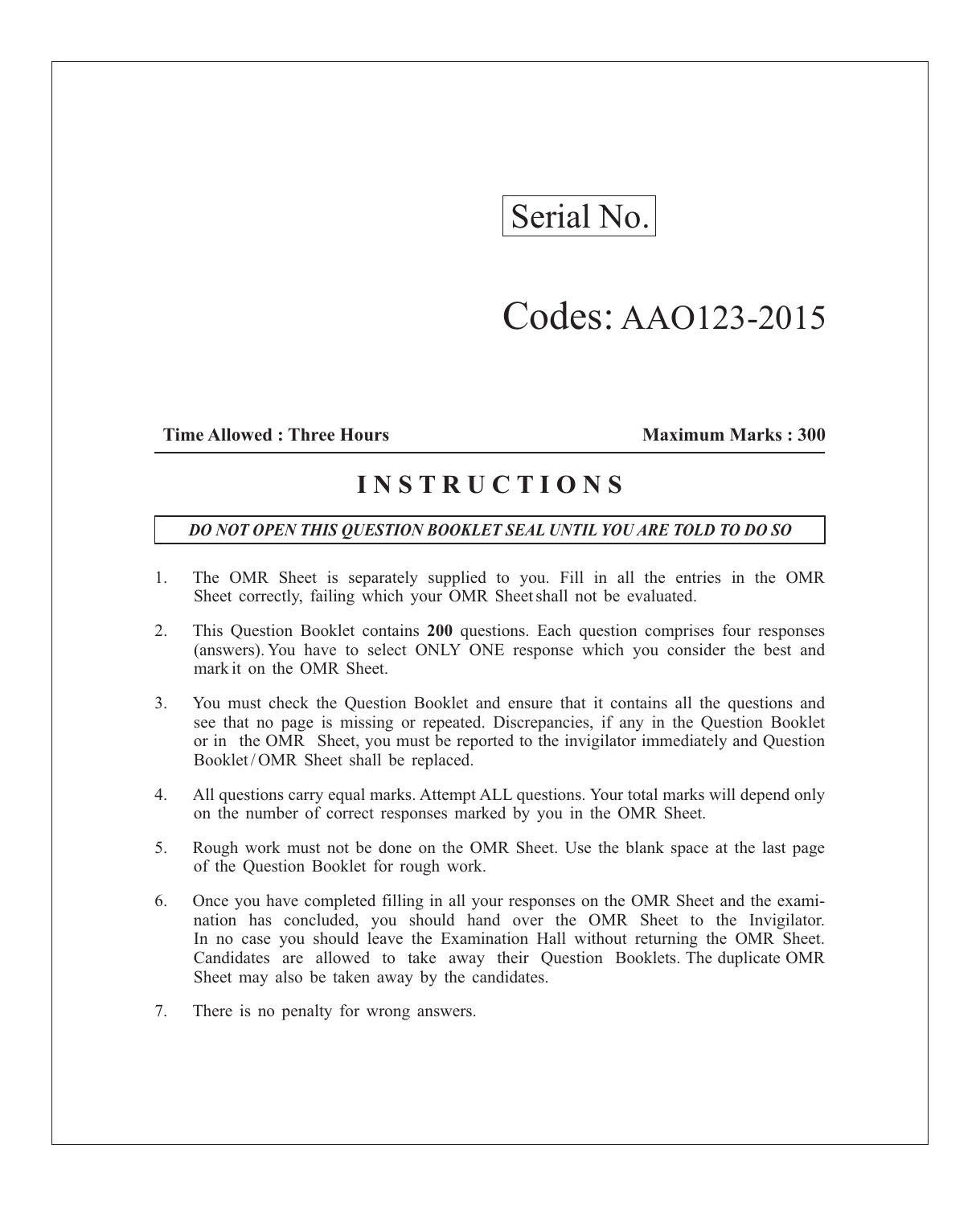- 1. Which one of the following is a selective herbicide?
	- a. Paraquat b. Glyphosate
	- c. Atrazine d. Diquat
- 2. Zygogramma bicolorata insect is used to control:
	- a. *Parthenium hysterophorus*
	- b. *Echinochloa colonum*
	- c. *Lantana camara*
	- d. *Orobanche cernua*
- 3. How is Fluchloralin applied ?
	- a. Pre-emergence
	- b. Post-emergence
	- c. Pre-plant incorporation
	- d. Late post emergence
- 4. Which of the following is parasitic weed of lucerne?
	- a. *Cuscuta spp.*
	- b. *Avena fatua*
	- c. *Cichorium intybus*
	- d. *Cyperus rotundus*
- 5. Mulching is an example of:
	- a. Chemical weed control method
	- b. Biological weed control method
	- c. Mechanical weed control method
	- d. None of the above
- 6. Maximum number of seeds per plant are produced by the weed plant:
	- a. *Amarnathus spp.*
	- b. *Argemone mexicana*
	- c. *Cuscuta spp.*
	- d. *Chenopodium album*
- 7. Which of the following is contact, non-selective and zero persistent herbicide?
	- a. Fluchloralin b. 2, 4-D
	- c. Atrazine d. Paraquat
- 8. Effective weed control measure of crop associated and crop bound weeds is?
	- a. Intercropping
	- b. Mulching
	- c. Hoeing & Weeding
	- d. Crop rotation
- 9. Example of aquatic weed is?
	- a. *Eichhornia crassipes*
	- b. *Eleusine indica*
	- c. *Circium arvense*
	- d. *Amaranthus viridis*
- 10. Example of biennial weed is?
	- a. *Cynodon dactyton*
	- b. *Chenopodium spp*.
	- c. *Cyperus esculentus*
	- d. *Cirsium vulgare*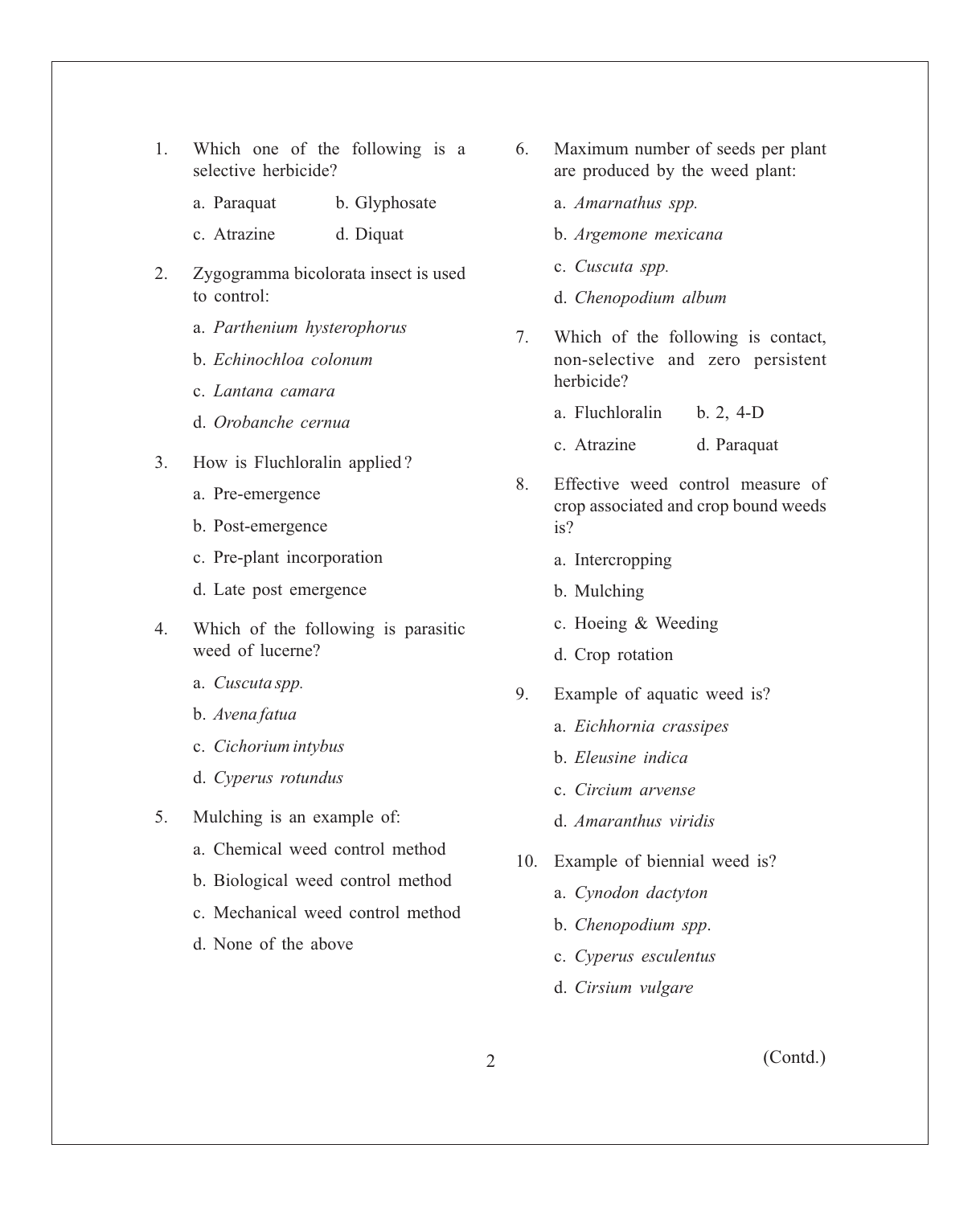- 11. Field capacity is the limit of soil water availability to plants.
	- a. Lower b. Middle
	- c. Upper d. All
- 12. Available Water Holding Capacity is:
	- a. Field Capacity-Permanent Wilting Point
	- b. Permanent Wilting Point-Hygroscopic Water
	- c. Field Capacity-Hygroscopic Water
	- d. Field Capacity-Ultimate Wilting Point
- 13. Which criterion of irrigation scheduling is more suitable and convenient to farmers?
	- a. Soil moisture tension
	- b. Pan evaporation
	- c. Water potential of plant
	- d. Critical growth stages
- 14. Irrigation Requirement (IR) can be obtained by:
	- a. IR = Water requirement
	- b.  $IR = Water requirement + Effective$ rainfall
	- c. IR = Water requirement (Effective rainfall + Contribution from ground water table)
	- d. IR = Effective rainfall (Water requirement + Contribution from ground water table)
- 15. Limits of boron in irrigation waters for semi-tolerant crops varies between:
	- a.  $0.3 1.0$  ppm b.  $1.0 3.0$  ppm
	- c.  $2.0 4.0$  ppm d.  $4.0 6.0$  ppm
- 16. Most important critical growth stage of wheat for irrigation is:
	- a. Crown root initiation
	- b. Tillering
	- c. Jointing
	- d. Grain filling
- 17. Water requirement of maize crop is:
	- a. 100 to 500 mm
	- b. 500 to 800 mm
	- c. 800 to 1500 mm
	- d. 1500 to 1800 mm
- 18. Single Super Phosphate contains per cent sulphur:
	- a. 16 b. 18 c. 12 d. 20
- 19. Which one fertilizer contains secondary nutrient other than primary nutrients?
	- a. Ammonium nitrate
	- b. Urea
	- c. DAP
	- d. Ammonium sulphate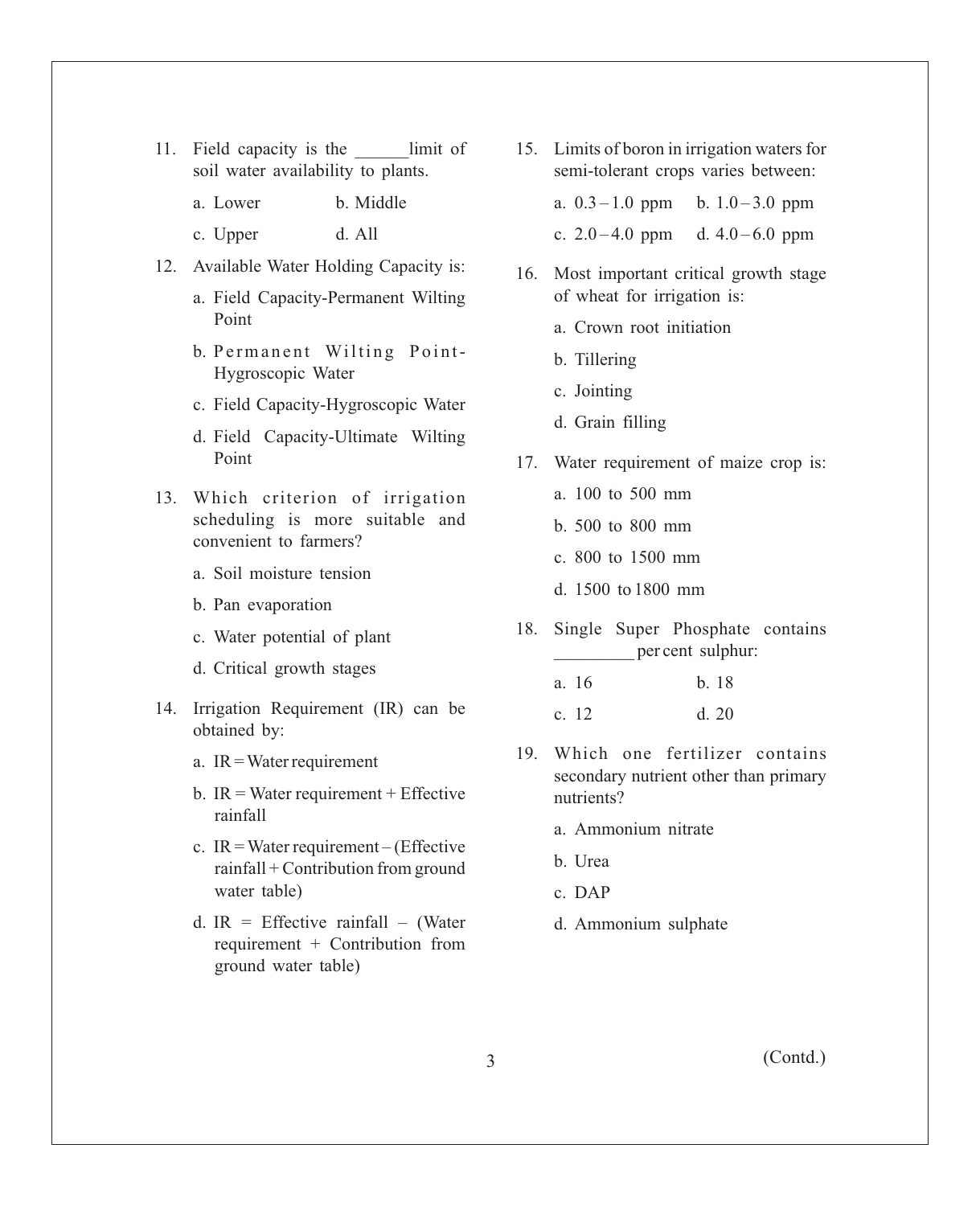- 20. Which nutrient is essential to increase protein content in cereals?
	- a. Phosphorus b. Nitrogen
	- c. Potassium d. Calcium
- 21. Which one of the following nutrient stimulates flowering and seed formation?
	- a. Nitrogen b. Phosphorus
	- c. Sulphur d. Calcium
- 22. Khaira disease in rice is caused by deficiency of:
	- a. Nitrogen b. Sulphur
	- c. Iron d. Zinc
- 23. Which nutrient is not a constituent of chlorophyll but helps in chlorophyll?
	- a. Phosphorus b. Magnesium
	- c. Sulphur d. Nitrogen
- 24. Which nutrient is essential for symbiotic and non-symbiotic nitrogen fixation?
	- a. Boron b. Zinc
	- c. Iron d. Molybdenum
- 25. Iron chlorosis in calcareous soils can be corrected by application of:
	- a. Elemental sulphur
	- b. Lime
	- c. Murate of potash
	- d. Calcium ammonium nitrate
- 26. For foliar spray the biuret content in urea should be:
	- a. 1.0 1.5 per cent
	- b. 1.5 2.0 per cent
	- c. 2.0 -2.5 per cent
	- d. Less than 0.5 per cent
- 27. Whiptail disease of cauliflower is caused by deficiency of:
	- a. Zinc b. Molybdenum
	- c. Boron d. Manganese
- 28. Which one of the following oilcakes contains maximum nitrogen content?
	- a. Castor cake b. Groundnut cake
	- c. Neem cake d. Coconut cake
- 29. Which one of the following is concentrated organic manure?
	- a. FYM
	- b. Super Compost
	- c. Rock Compost
	- d. Castor cake
- 30. Phosphorus fixation is more in:
	- a. Neutral soils
	- b. Acid soils
	- c. Submerged soils
	- d. None of the above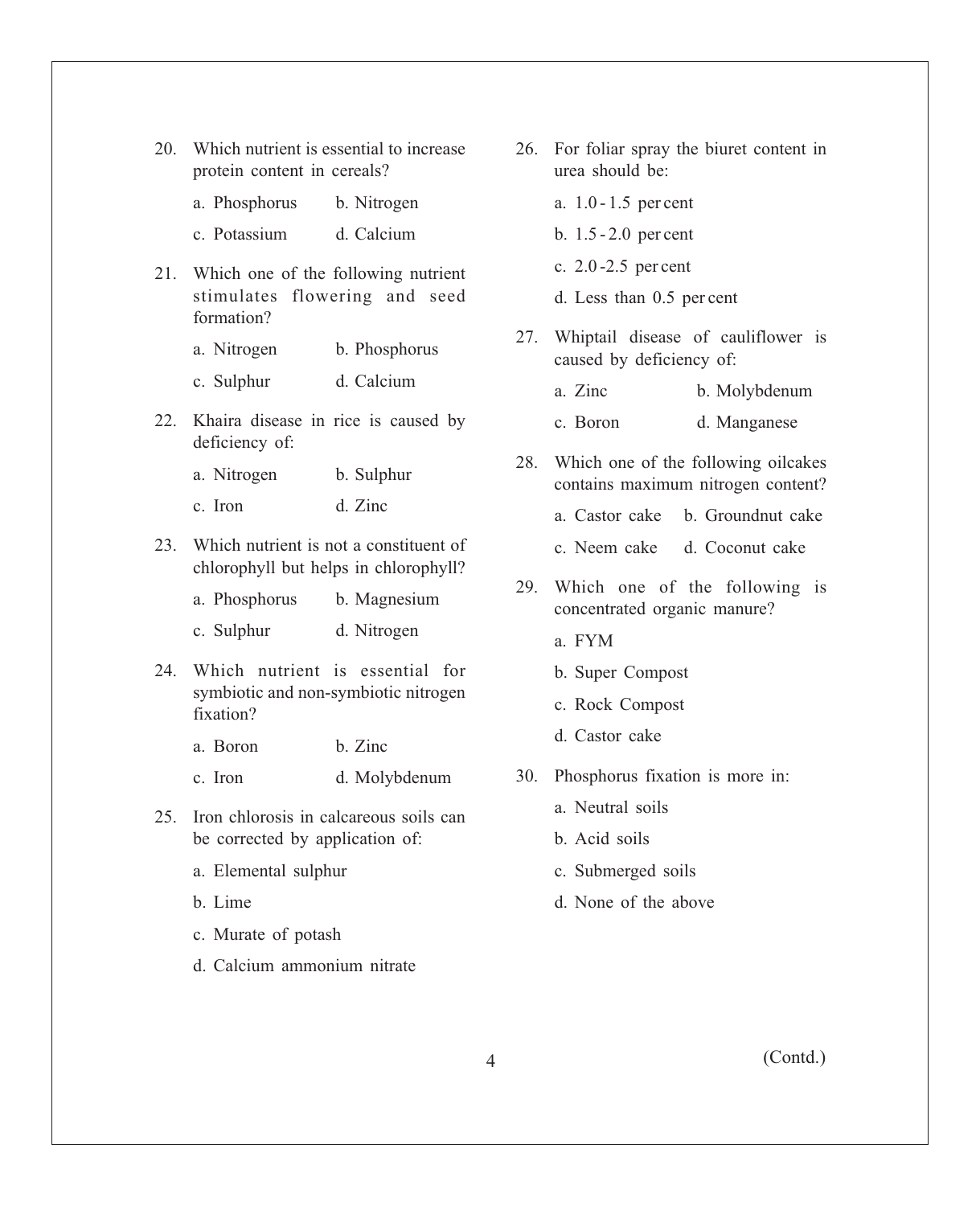- 31. Zinc sulphate should not be mixed with:
	- a. SSP
	- b. Urea
	- c. Ammonium chloride
	- d. FYM
- 32. Which one of the following strain of *Rhizobium* is used in soybean for seed treatment?
	- a. *R. meliloti*
	- b. *R. trifolii*
	- c. *R. japonicum*
	- d. *R. leguminoserum*
- 33. Neem cake contains:
	- a. Dhurin b. Azadirachtin
	- c. Saponin d. None of these
- 34. In case of trees and vines the Certificate of Registration shall be valid for:
	- a. 6 years b. 9 years
	- c. 15 years d. 18 years
- 35. Desired seed replacement rate for varieties of self and cross pollinated crops are:
	- a.  $20\%$  and  $25\%$  b.  $60\%$  and  $50\%$
	- c.  $20\%$  and  $10\%$  d.  $25\%$  and  $35\%$
- 36. A major re-structuring of the seed industry by Government of India through the National Seed Project Phase-III was done in the year:

| a. 1970-71 | b. 1977-78   |
|------------|--------------|
| c. 1990-91 | d. $2007-08$ |

- 37. Cytoplasmic-genetic male sterility is controlled by the genes of:
	- a. Chloroplast b. Cytoplasm
	- c. Nucleus d. Both b and c
- 38. To maintain the variation in any species, cell division -------- is essential:
	- a. Mitosis b. Meiosis
	- c. Both a and b d. None of these
- 39. High inbreeding depression is observed in:
	- a. Self pollinated crops
	- b. Often cross pollinated crops
	- c. Cross pollinated crops
	- d. Not depend on nature of pollination
- 40. As a result of one meiosis, number of female gametes are formed:
	- a. 1 b. 2
	- c. 3 d. 4
- 41. The heterosis can be fixed by:
	- a. Apomixes
	- b. Male sterility
	- c. Self incompatibility
	- d. None of these
- 42. Seed is a mature:
	- a. Ovary b. Embryosec
	- c. Ovule d. Embryo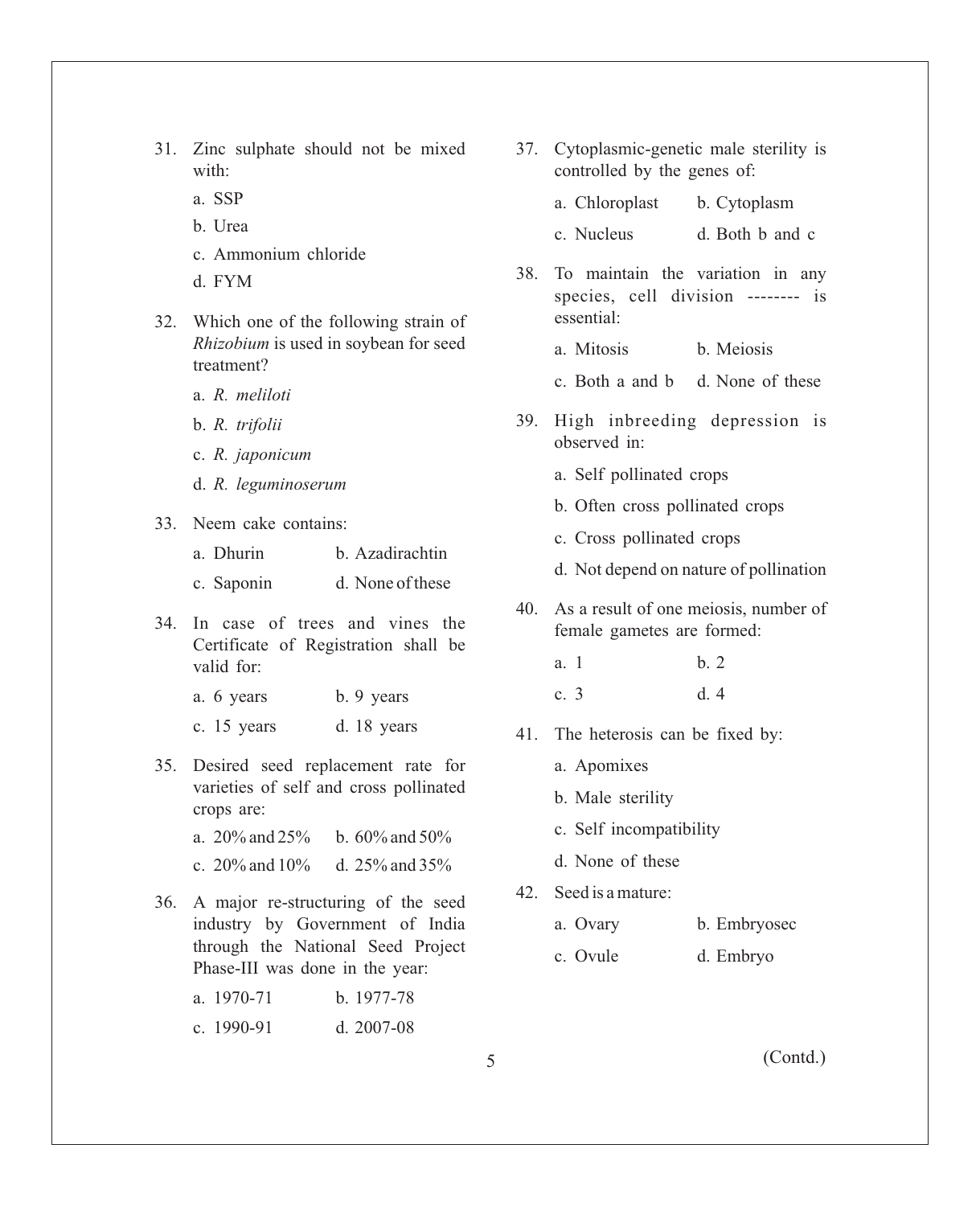- 43. With 'n' heterozygous gene pairs, the proportion of completely homozygous plants after 'm' generations of selffertilization:
	- a.  $[(3^m-1)/2^m]^n$  b.  $[(2^m-1)/3^m]^n$ c.  $[(2^m-1)/2^m]^n$  d. None of these
- 44. After 'm' generations of selffertilization of a complete heterozygous genotype the proportion of homozygosity is:

a. 
$$
(1/2)^m
$$
 b.  $1-(1/2)^m$   
c.  $(1/2)^m - 1$  d.  $1-(1/4)^m$ 

- 45. Collins (1927) observed albino barley at below 45°F it became normal at above 65°F he called it:
	- a. Environment dependent character
	- b. Threshold effect
	- c.  $G \times E$  interaction
	- d. Effect of environment
- 46. Stratified mass selection is advantageous if:
	- a. Environmental effect is high
	- b. Inter strata variation is high
	- c. Environmental effect is low
	- d. Intra strata variation is high
- 47. For GCA testing the tester should be:
	- a. Narrow genetic base
	- b. Broad genetic base
	- c. Inbred line
	- d. With dominant genes
- 48. In back crossing the line to be improved should be used as:
	- a. Male recurrent parent
	- b. Male donor parent
	- c. Female recurrent parent
	- d. Female donor parent
- 49. Time saving and most effective method for identification of transgressive segregants is:
	- a. Back cross method
	- b. Pure line selection
	- c. Doubled heploidy
	- d. Single seed descent method
- 50. Pure line selection is applicable in:
	- a. Hybrids b. Composites
	- c. Synthetics d. Varieties
- 51. For seed germination which activity is essential:
	- a. Imbibition of water
	- b. Cell elongation
	- c. Increase in cell number
	- d. All of the above
- 52. The seeds able to tolerate moisture loss:
	- a. Recalcitrant b. Orthodox
	- c. Both a and b d. None of these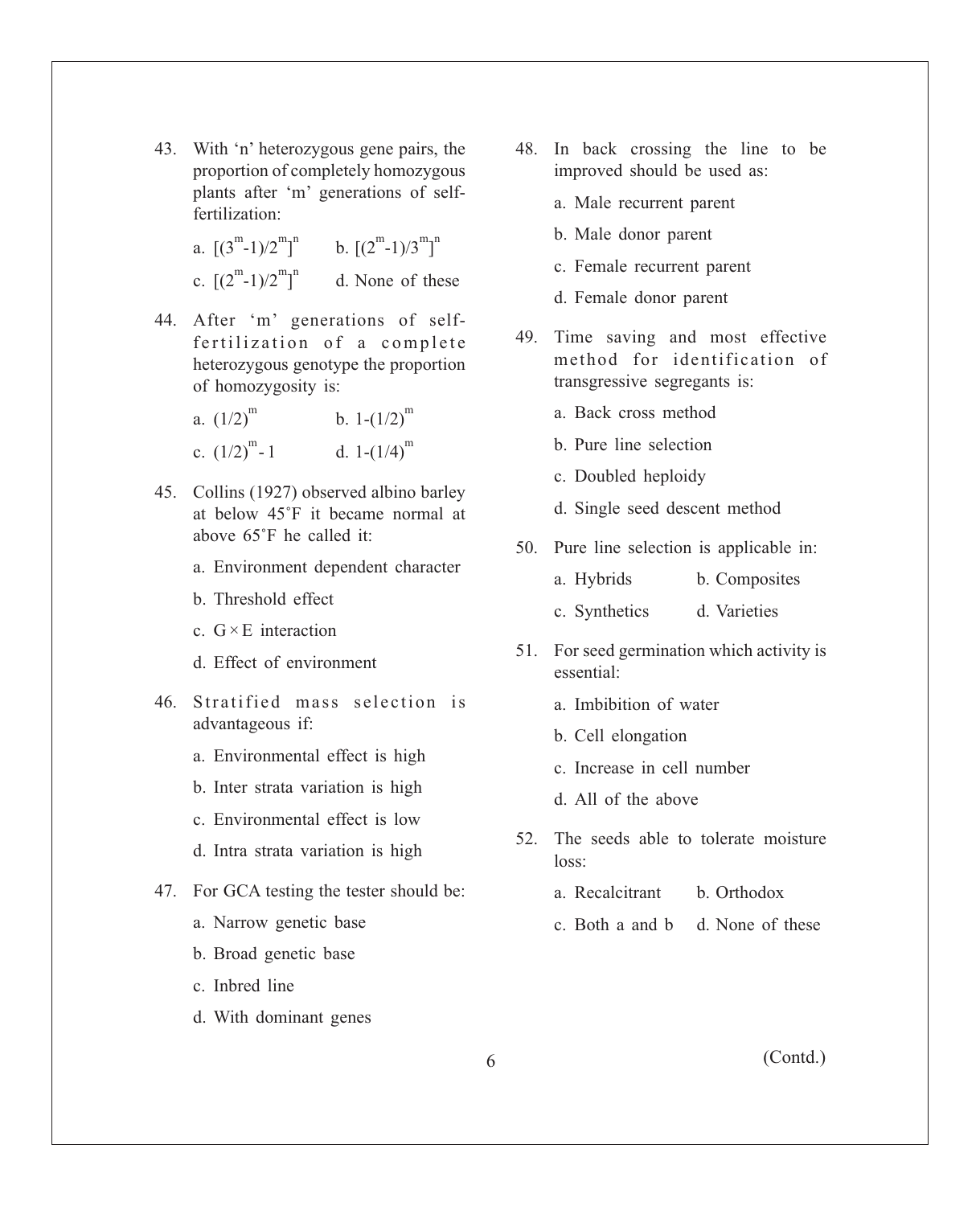- 53. Inbred line can be improved by:
	- a. Pedigree method
	- b. Convergent improvement method
	- c. Back crossing
	- d. All of the above
- 54. To develop heterotic pools those inbred lines are selected which are:
	- a. Good combiner with  $P_1$  or  $P_2$
	- b. Good combiner with  $P_1$  and  $P_2$
	- c. Poor combiners with both parents
	- d. Not depend on combining ability

### 55. In transversion:

- a. Purine replaced by another purine
- b. Pyrimidine replaced by another pyrimidine
- c. Purine replaced by pyrimidine or vice versa
- d. None of these
- 56. Who described the mutagenic effects of X-rays in barley?
	- a. Muller (1927)
	- b. Stadler (1928)
	- c. McClintock (1929)
	- d. None of these
- 57. Superiority of  $F_1$  over better parent is known as:
	- a. Heterosis
	- b. Heterobeltiosis
	- c. Economic heterosis
	- d. Luxuriance
- 58. In dominance hypothesis heterosis will be higher if:
	- a. Disperse dominance
	- b. Unidirectional dominance
	- c. The 'h' and 'l' having same sign
	- d. All of the above
- 59. Preponderance of non additive gene action can be exploited by:
	- a. Varieties b. Composites
	- c. Synthetics d. Hybrids
- 60. Germination is suspended by active endogenous inhibitors in:
	- a. Sterility b. Incompatibility
	- c. In viability d. Dormancy
- 61. Which of the following seeds can germinate in anaerobic conditions?
	- a. Wheat b. Maize
	- c. Paddy d. Green gram
- 62. Testa is governed by the genotype of:
	- a. Male
	- b. Female
	- c. Both by a and b
	- d. Interaction of egg and sperm genotype
- 63. The tag colour of the foundation seed  $i_{S}$ .
	- a. Golden yellow b. Blue
	- c. White d. Not required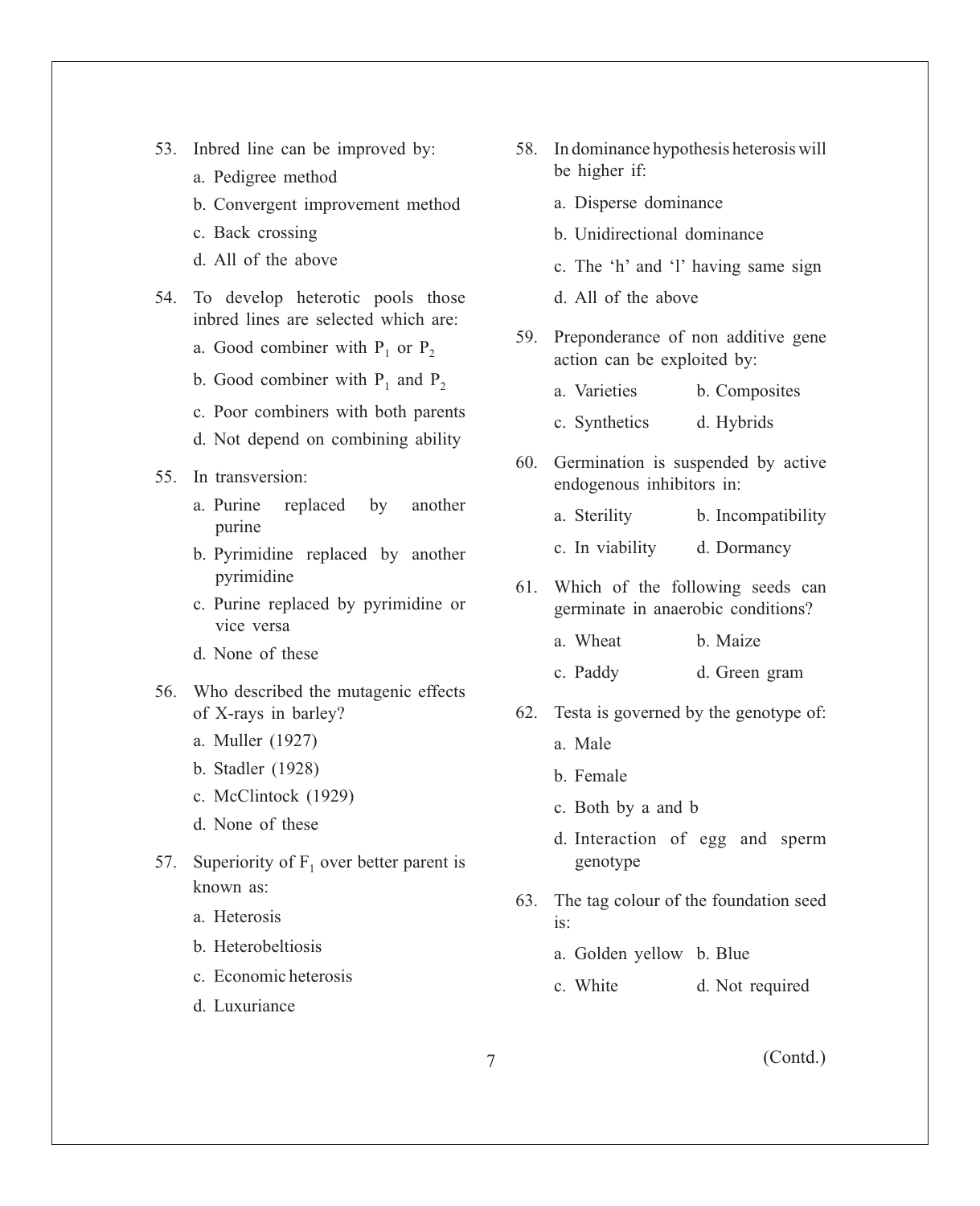- 64. Plants grown in the field from previous crops:
	- a. Volunteer plants b. Off-type
	- c. Weeds d. All of the above
- 65. In maize isolation distance for inbred line from same seed colour plants is:
	- a. 200 m b. 400 m
	- c. 600 m d. 800 m
- 66. Time isolation is permissible in:
	- a. Maize b. Pearl millet
	- c. Sorghum d. Black gram
- 67. The moisture content for seed storage in wheat should not be more than:
	- a.  $9\%$  b.  $10\%$
	- c.  $11\%$  d.  $12\%$
- 68. The genetic purity of a variety is tested by:
	- a. Progeny testing b. DUS Testing
	- c. Grow out test d. All of the above
- 69. Based on physiography and climate, the Planning Commission (1985-90) divided the country into broad agroclimatic zones:
	- a. 15 b. 21
	- c. 6 d. 9
- 70. The summation of weather conditions over a given region during a comparatively longer period is termed as:

a. Weather b. Climate

- c. Meteorology d. None of above
- 71. The lowermost layer of atmosphere is:
	- a. Troposhere b. Stratosphere
	- c. Mesosphere d. Thermosphere
- 72. For wheat optimal range of temperature for proper germination and vegetative growth is:
	- b  $15 \text{ to } 20^{\circ}$ C a. 21 to  $25^{\circ}$ C.
	- d.  $26 \text{ to } 30^{\circ}\text{C}$ c. 10 to  $14^{\circ}$ C.
- 73. According to Land Capability Classification, use of Class VI land is restricted to:
	- a. Field crops
	- b. Orchards
	- c. Field crops and orchards
	- d. Pastures and siviculture
- 74. Water in soil above field capacity is termed as:
	- a. Gravitational water
	- b. Capillary water
	- c. Hygroscopic water
	- d. None of the above
- 75. According to USDA system, particle diameter of silt is:
	- a. 0.002 to 0.020 mm
	- b. 0.02 to 0.20 mm
	- c. 0.20 to 2.00 mm
	- $d. > 2.00$  mm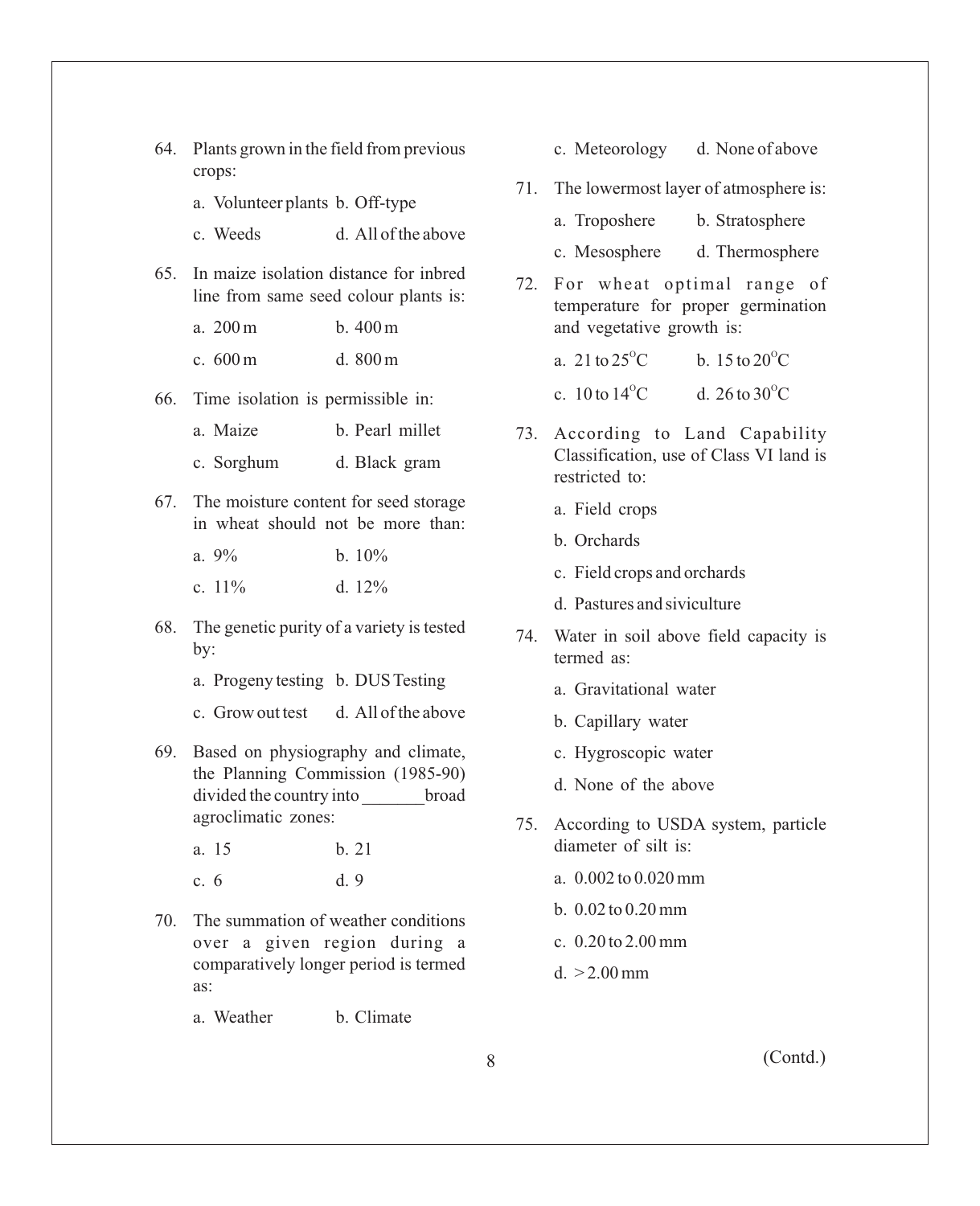76. In most mineral soils the particle density varies between:

> a.  $1.4 - 1.8$  mg/m<sup>3</sup> b.  $2.5 - 2.7$  mg/m<sup>3</sup> c.  $2.0 - 2.2$  mg/m<sup>3</sup> d. 1.8-2.0 mg/m<sup>3</sup>

- 77. How much area in the country is affected by wind erosion?
	- a. 57.16 million ha b. 2.68 million ha
	- c. 10.46 million ha d. 6.32 million ha
- 78. The major portion of the soil carried by the wind moves in a series of short bounces is called:
	- a. Saltation b. Suspension
	- c. Surface creep d. None of the above
- 79. Which is a correct sequence of soil erosion?
	- a. Sheet-Rill-Gully
	- b. Rill-Gully-Sheet
	- c. Gully-Sheet-Rill
	- d. Rill-Sheet-Gully
- 80. If the velocity of water is doubled, its erosive power increases times:
	- a. 2 b. 4 c. 6 d. 8
- 81. Saltation occurs when particle size is:

| a. $0.1 - 0.5$ mm | $b. 0.5-1.0$ mm   |
|-------------------|-------------------|
| c. $1.5-2.0$ mm   | d. $1.0 - 1.5$ mm |

- 82. Infiltration of soils having hard pan can be increased by:
	- a. Mulching b. Sub soiling
	- c. Basin listing d. None of the above
- 83. The centre of origin of rice is:
	- a. India and Burma b. America
	- c. South Africa d. Brazil
- 84. Boro crop of rice is sown in the month of:
	- a. May-June
	- b. June-July
	- c. November-December
	- d. March-April
- 85. PRH-10 is a hybrid of:
	- a. Pearlmillet b. Maize
	- c. Sorghum d. Rice
- 86. In nursery raised by "Dapog Method" seedlings becomes ready for transplanting at the age of?
	- a. 14 days b. 21 days
	- c. 25 days d. 30 days
- 87. Six rowed barley is:
	- a. *Hordeum distichon*
	- b. *Hordeum vulgare*
	- c. *Hordeum irregulare*
	- d. All of the above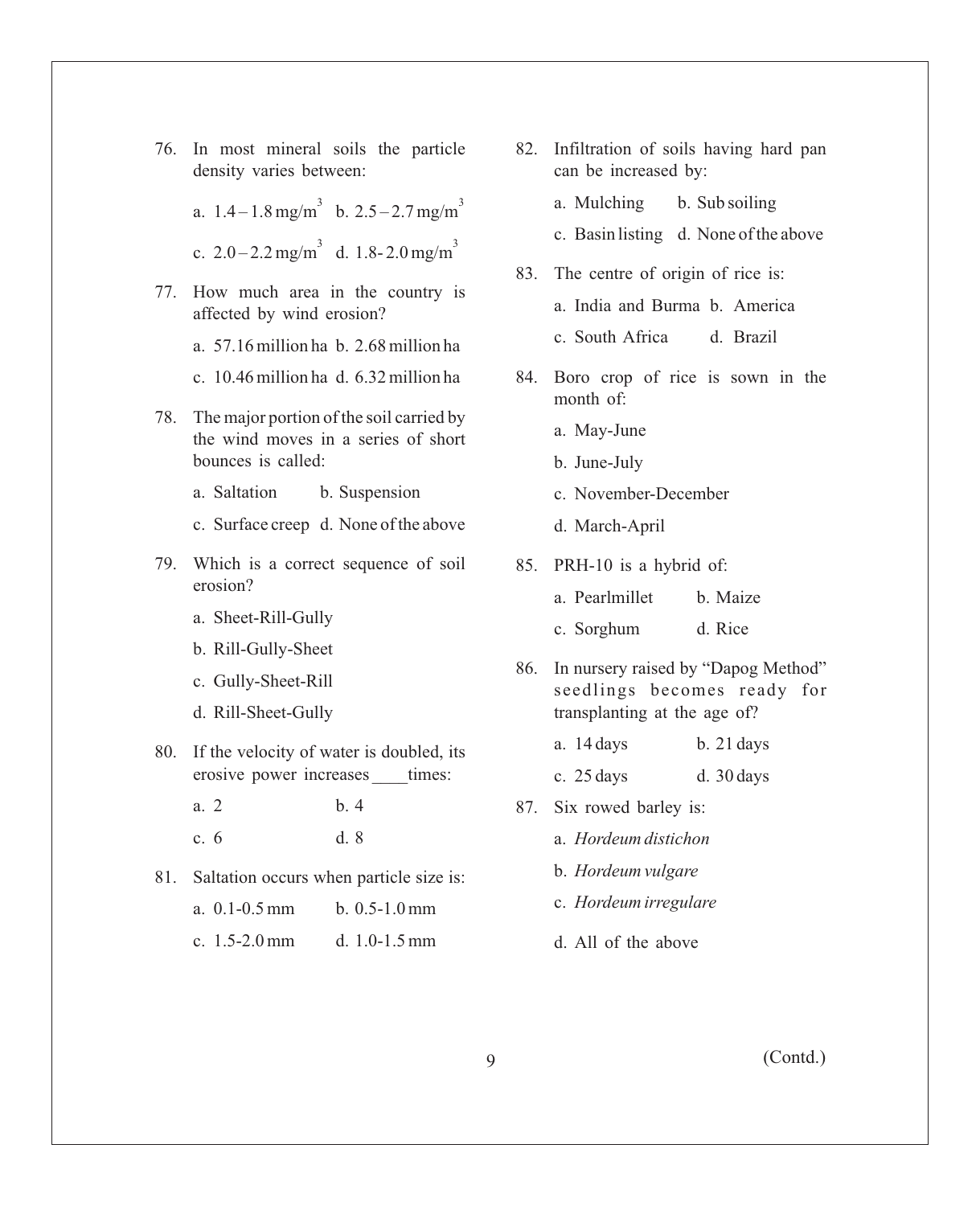| 88. | Sweet corn is: |  |  |
|-----|----------------|--|--|
|     |                |  |  |

- a. *Zea mays indentata*
- b. *Zea mays indurata*
- c. *Zea mays saccharata*
- d. *Zea mays amylacea*
- 89. Maize protein 'Zein' is deficient in:
	- a. Tryptophan and Lysine
	- b. Vitamin A
	- c. Riboflavin
	- d. Vitamin E
- 90. Sorghum is considered as camel crop because of:
	- a. Deep root system
	- b. Resistance to drought
	- c. Shallow root system
	- d. Nutrient exhaustiveness
- 91. *Phalaris minor* in wheat can be controlled by herbicide:
	- a. 2, 4-D b. Atrazine
	- c. Paraquat d. Isoproturon
- 92. Norin-10 gene is responsible for dwarfism in:
	- a. Wheat b. Rice
	- c. Black gram d. Pearl millet
- 93. Which of the following is ideal temperature for tillering in wheat?

a.  $10-15^{\circ}$ C b.  $16-20^{\circ}$ C d.  $23-25^{\circ}$ C c.  $20-23$ °C

94. The recommended seed rate for bunch type groundnut is:

|    | a. 40-50 kg/ha b. 50-60 kg/ha          |                                                                                    |
|----|----------------------------------------|------------------------------------------------------------------------------------|
|    | c. 60-70 kg/ha d. 80-100 kg/ha         |                                                                                    |
|    | sowing?                                | 95. Which herbicide can be used to control<br>weeds in soybean at 15-20 days after |
|    | a. Alachlor                            | b. Imazethapyr                                                                     |
|    | c. Fluchloralin d. Metalachlor         |                                                                                    |
|    | soybean is:                            | 96. Recommended depth of sowing for                                                |
|    | a. $2$ to $3 \text{ cm}$               | b. $3 \text{ to } 4 \text{ cm}$                                                    |
|    | c. $5$ to $6 \text{ cm}$               | d. $6 \text{ to } 8 \text{ cm}$                                                    |
|    | 97. The center of origin of sesame is: |                                                                                    |
|    | a. America                             | b. India                                                                           |
|    | c. South Africa d. Indonesia           |                                                                                    |
|    | 98. The fruit of mustard is:           |                                                                                    |
|    | a. Siliqua                             | b. Receme                                                                          |
|    | c. Caryopsis                           | d. Ear                                                                             |
| ററ |                                        | Delinting of cotton seed can be done                                               |

- 99. Delinting of cotton seed can be done with:
	- a. Hydrochloric acid
	- b. Nitric acid
	- c. Sulphuric acid
	- d. Citric acid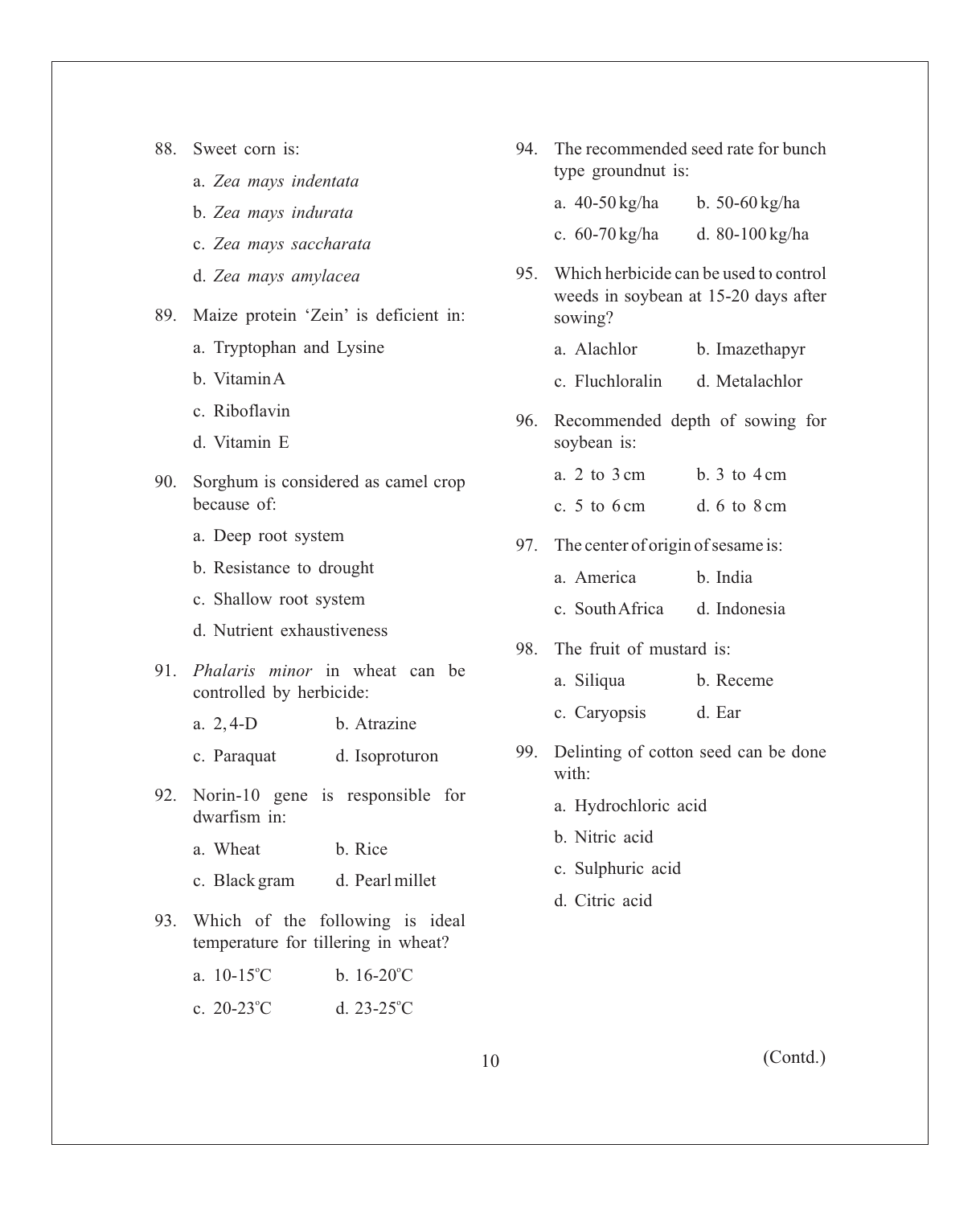|  |             |  |  | 100. In sugarcane setts hot water treatment |  |
|--|-------------|--|--|---------------------------------------------|--|
|  | is done to: |  |  |                                             |  |

- a. Control seed borne diseases
- b. Control soil borne diseases
- c. Break dormancy
- d. Convert sucrose into glucose
- 101. *Cuscuta* is a parasitic weed of:
	- a. Berseem b. Lucerne
	- c. Oat d. Fodder sorghum
- 102. The metamorphic rock, marble is formed from:
	- a. Limestone b. Sandstone
	- c. Shale d. Coal
- 103. Minerals formed during the early stage of weathering are:
	- a. Muscovite and Illite
	- b. Calcite and Hornblende
	- c. Kaolinite and Gibbsite
	- d. Hematite and Goethite
- 104. Science which deals with soils genesis and classification:
	- a. Petrology b. Pedagogy
	- c. Pedology d. Petrography
- 105. Which is the soil order of deep black soil?
	- a. Vertisols b. Entisols
	- c. Inceptisols d. Ultisols
- 106. Arrangements of soil particles is referred as:
	- a. Soil texture
	- b. Soil structure
	- c. Soil organization
	- d. None of the above
- 107. First 15 cm layer of land which is ploughed for cultivation of crop is called:
	- a. Soil profile b. Rhizosphere soil
	- c. Furrow slice d. Sub-soil
- 108. Soil particles get deflocculated due to presence of:
	- a. Sulphur b. Sodium
	- c. Calcium d. Magnesium
- 109. Which of the following crop has been approved for commercial cultivation in India?
	- a. Bt. Brinjal b. Bt. Tomato
	- c. Bt. Cotton d. None of the above
- 110. Which of the following does not apply to SRI method of rice cultivation?
	- a. Reduced water application
	- b. Reduced plant density
	- c. Reduced age of seedlings
	- d. Increased application of fertilizers
- 111. Cotton belongs to the family:
	- a. Cruciferae b. Malvaceae
	- c. Anacardiaceae d. Solanaceae
- 11 (Contd.)
-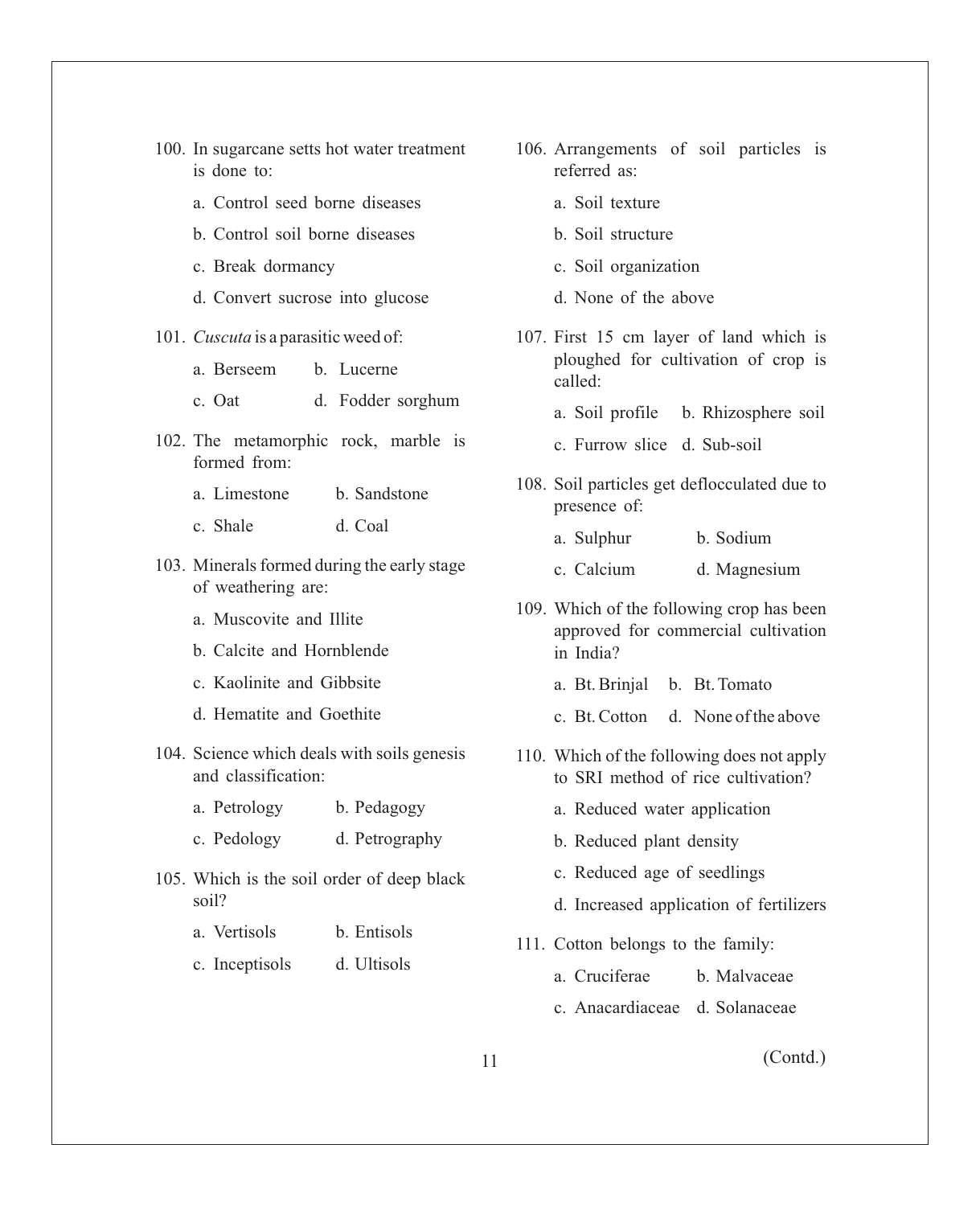- 112. In mango squash ('Brix-8, acidity-0.2%), how much quantity of Potassium Metabisulphite (KMS) is added in 1.0 kg fruit juice?
	- a. 2.43 g b. 3.43 g
	- c. 4.43 g d. 5.43 g
- 113. "Arka Mridula" is a variety of:

| b. Mango |
|----------|
|          |

- c. Guava d. Apple
- 114. Parentage of "Amrapali" hybrid of mango are:
	- a. Neelum x Dashehari
	- b. Dashehari x Neelum
	- c. Neelum x Alphonso
	- d. Ratna x Alphonso
- 115. Grape is mostly propagated by:
	- a. Inarching
	- b. Budding
	- c. Soft wood grafting
	- d. Hard wood stem cutting
- 116. **a** is propagated by off-shoots (suckers) emerging from the base of the plant?
	- a. Mandarin b. Guava
	- c. Date Palm d. Pomegranate
- 117. Ideal planting distance of Date palm is:

| a. $5m \times 5m$ | b. $6m \times 6m$ |
|-------------------|-------------------|
| c. $7m \times 7m$ | d. $8m \times 8m$ |

118. "Pusa Delicious" is a variety of:

| a. Date Palm | b. Papaya |
|--------------|-----------|
| c. Banana    | d. Mango  |

- 119. In Central India, mandarins are manured during May for:
	- a. Mrig Bahar b. Ambe Bahar
	- c. Hast Bahar d. None of the above
- 120. January–February flowering in Pomegranate is known as:
	- a. Mrig Bahar b. Ambe Bahar
	- c. Hasta Bahar d. None of these
- 121. "NA 6" variety of Aonla is a selection of:

| a. Chakaiya |  | b. Francis |
|-------------|--|------------|
|             |  |            |

- c. Banarasi d. NA7
- 122. 'Seb' is a popular variety of:
	- a. Coconut b. Date palm
	- c. Ber d. Cashew nut
- 123. In high density orcharding of papaya with variety PusaNanha, suitable plant spacing is:
	- a.  $1.2 \text{m} \times 1.2 \text{m}$  b.  $1.6 \text{m} \times 1.6 \text{m}$
	- c.  $1.8m \times 1.8m$  d.  $1.0m \times 1.0m$
- 124. Panama wilt disease in Banana is caused by:
	- a. *M. phaseolina*
	- b. *Fusarium oxysporum*
	- c. *G. musae*
	- d. *V. theobromae*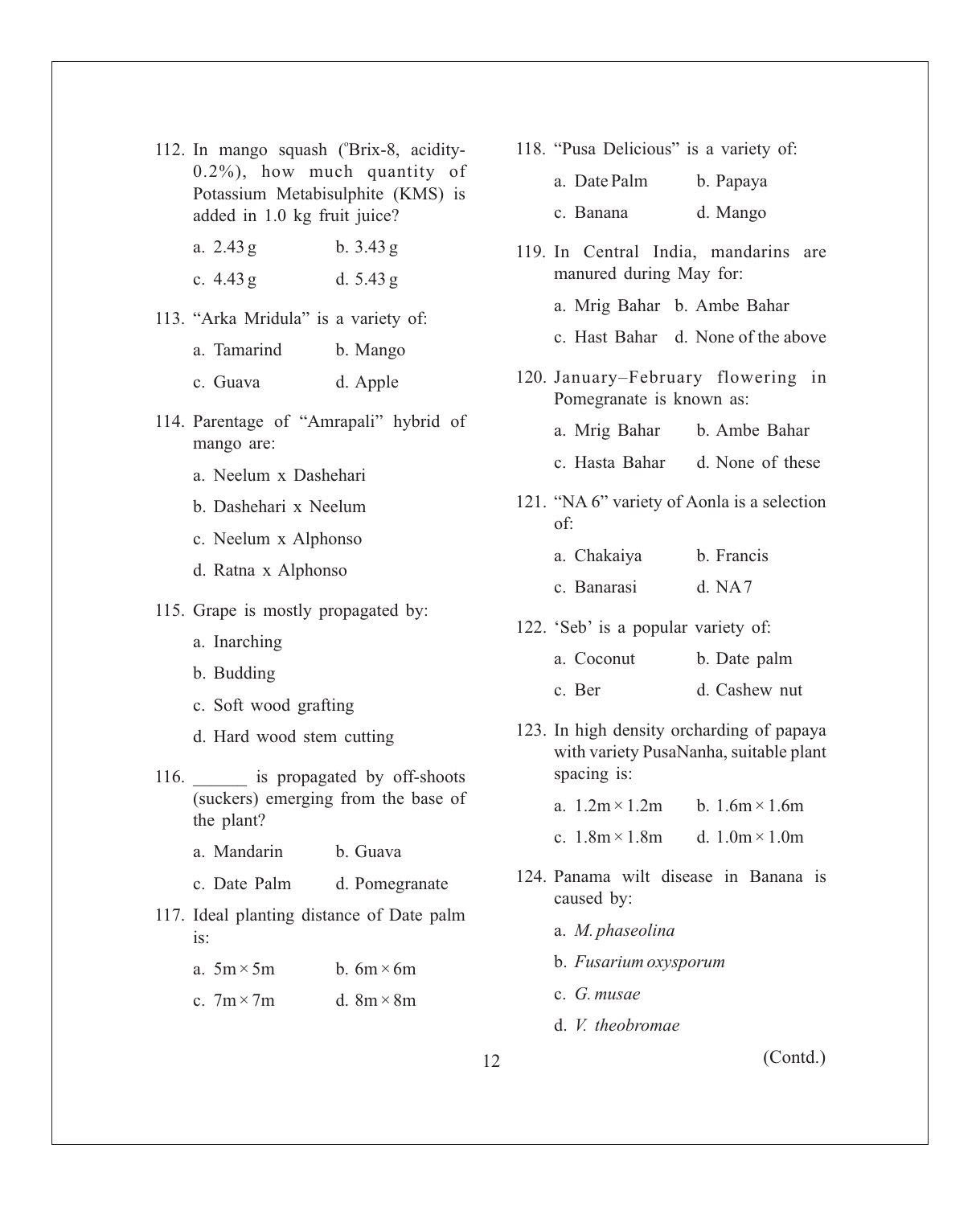125. Powdery mildew in Ber is caused by:

a. *I. zizyphi*

- b. *Alternaria spp.*
- c. *Phytophthora* s*pp.*
- d. *Oidium zizyphi*
- 126. Causal organism for Gummosis in Citrus is:
	- a. *Phytophthora spp.*
	- b. *Xanthomonas spp.*
	- c. *Alternaria citri*
	- d. *Glomerella cingulata*
- 127. Ideal time for T-budding in roses in northern plains is:
	- a. February April
	- b. January March
	- c. December February
	- d. October November
- 128. 'Pusa Uttam' is a variety of:
	- a. Tomato b. Potato
	- c. Bottle gourd d. Brinjal
- 129. Average seed rate of cabbage is:
	- a.  $500 750 g$  b.  $200 350 g$
	- c.  $1000 1250 g$  d.  $350 450 g$
- 130. Which one is a rich source of carotene?
	- a. Brinjal b. Cauliflower
	- c. Carrot d. Capsicum
- 131. Scientific name of cauliflower is:
	- a. *Brassica oleracea* var. botrytis
	- b. *Brassica oleracea* var. capitata
- c. *Brassica oleracea* var. gemmifera
- d. *Brassica oleracea* var. italica
- 132. Crop geometry of spring–summer season okra is:
	- a.  $60 \text{ cm} \times 30 \text{ cm}$  b.  $45 \text{ cm} \times 30 \text{ cm}$
	- c.  $60 \text{ cm} \times 60 \text{ cm}$  d.  $60 \text{ cm} \times 45 \text{ cm}$
- 133. Pusa Chetki is a variety of:
	- a. Radish b. Carrot
	- c. Cauliflower d. Cabbage
- 134. How much area is required for raising seedlings of tomato for one hectare?
	- $h$  750 m<sup>2</sup> a.  $1000 \,\mathrm{m}^2$ .
	- d.  $250 \text{ m}^2$ c.  $500 \text{ m}^2$
- 135. Optimum seed rate of small seeded water melon is:
	- a.  $3.0 3.5$  kg/ha b.  $2.0 2.5$  kg/ha
	- c.  $4.0 4.5$  kg/ha d.  $1.0 1.5$  kg/ha
- 136. Damping off in chilli is caused by:
	- a. *Pythium spp.* b. *Erysiphe spp.*
	- c. *Peronospora spp.* d. *Albugo spp.*
- 137. Causal organism of powdery mildew in pea:
	- a. *Septoria lycopersici*
	- b. *Uromyces pisi*
	- c. *Erysiphe polygoni*
	- d. *Fusarium spp*.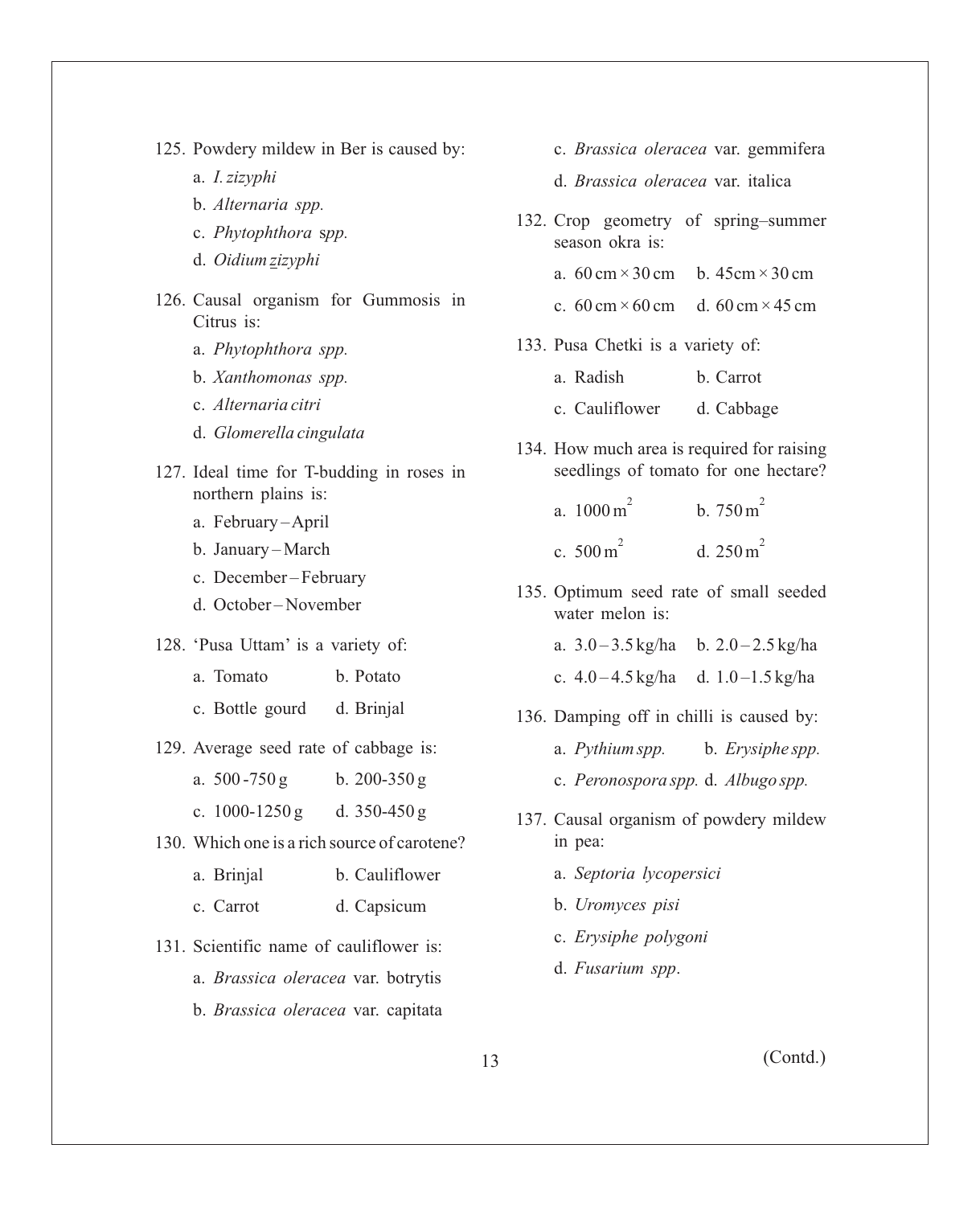- 138. Radical cracks at the stem end of the tomato fruit are caused by:
	- a. Phosphorus deficiency
	- b. Phytophthora infestans
	- c. Fruit borer
	- d. Wide fluctuations in soil moisture
- 139. In cabbage, cauliflower and broccoli hollow stems with darkened interiors are most often caused by:
	- a. Boron deficiency
	- b. Magnesium deficiency
	- c. Calcium deficiency
	- d. Chilling temperature
- 140. Thread like white lines on the vegetable leaf that gradually widen are symptom of:
	- a. Aphids
	- b. Flea beetles
	- c. Army worm feeding
	- d. Leaf miner
- 141. Soft wood grafting is successful in:
	- a. Grapes b. Aonla
	- c. Pomegrnate d. Mango
- 142. Processing temperature for canning in vegetables except more acidic is:

| a. $85 - 101^{\circ}C$   | b. $115 - 121^{\circ}C$ |
|--------------------------|-------------------------|
| c. $125 - 131^{\circ}$ C | d. $134-151^{\circ}$ C  |

143. Which of the following is not an auxin?

| a. IAA      | b. NAA   |
|-------------|----------|
| c. $2, 4-D$ | d. $GA3$ |

- 144. If heritability is high which method is most suitable:
	- a. Mass selection
	- b. Half sib selection
	- c. Full sib selection
	- d. Reciprocal recurrent selection
- 145. The natural selection can play the role in:
	- a. Pure line selection
	- b. Pedigree selection
	- c. Bulk method
	- d. Single seed descent method
- 146. Proportion of individuals having the expected phenotype determined by particular gene is called:
	- a. Expressivity b. Heritability
	- c. Segregation d. Penetrance
- 147. A, B, AB and O blood groups are the example of:
	- a. Pleiotropy b. Heritability
	- c. Dominance d. Codominance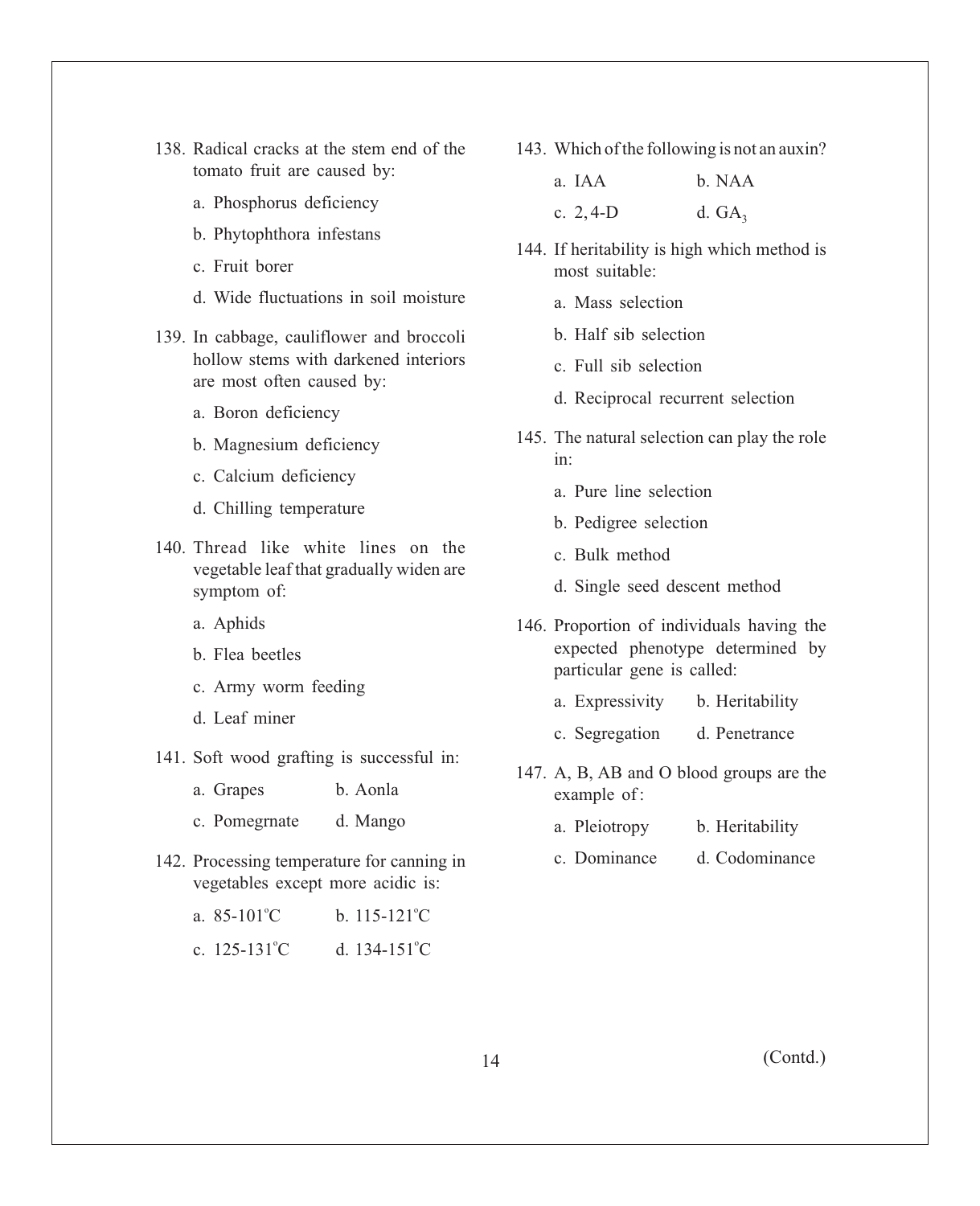- 148. In a diallel cross difference between marginal totals of a parent is due to:
	- a. Reciprocal effect
	- b. Maternal effect
	- c. Environmental effect
	- d. Interaction of nuclear and cytoplasmic genes
- 149. Effect of linkage is visible in:
	- a.  $P_1$  $b. P<sub>2</sub>$
	- c.  $F_1$ d.  $F<sub>2</sub>$
- 150. 9:3:4 Ratio is obtained in:
	- a. Recessive epistasis
	- b. Dominant epistasis
	- c. Duplicate epistasis
	- d. Complementary epistasis
- 151. Household refrigerators are generally operated at:
	- a.  $7-10^{\circ}$  C b.  $4.5-7^{\circ}$  C
	- c.  $10-12$  °C d.  $10-15$  °C
- 152. Which of the following is an example of Perishable food?
	- a. Wheat b. Milk
	- c. Paddy d. Bajra
- 153. Elephant's Foot Yam is a rich source of Vitamin:
	- a. A & B b. B & C c. C & D d. Only B
- 154. What is the term used to describe organism which thrive in the cold?
	- a. Mesophillic b. Aerophillic
	- c. Psychrophillic d. Halophillic
- 155. A food with a pH value of 3.5 is considered as:
	- a. Neutral b. Low acid
	- c. High acid d. Non-acid
- 156. Who had designed National Flag of India?
	- a. Pingali Venkayya
	- b. V. Aiyangar
	- c. Subhash Chandra Bose
	- d. Lala Lajpat Rai
- 157. The first Adaptation Gap Report on Climate Change was recently released by:
	- a. International Maritime Organisation
	- b. United Nations Environment Programme
	- c. United Nations Development **Organisation**
	- d. United Nations Framework Convention on Climate Change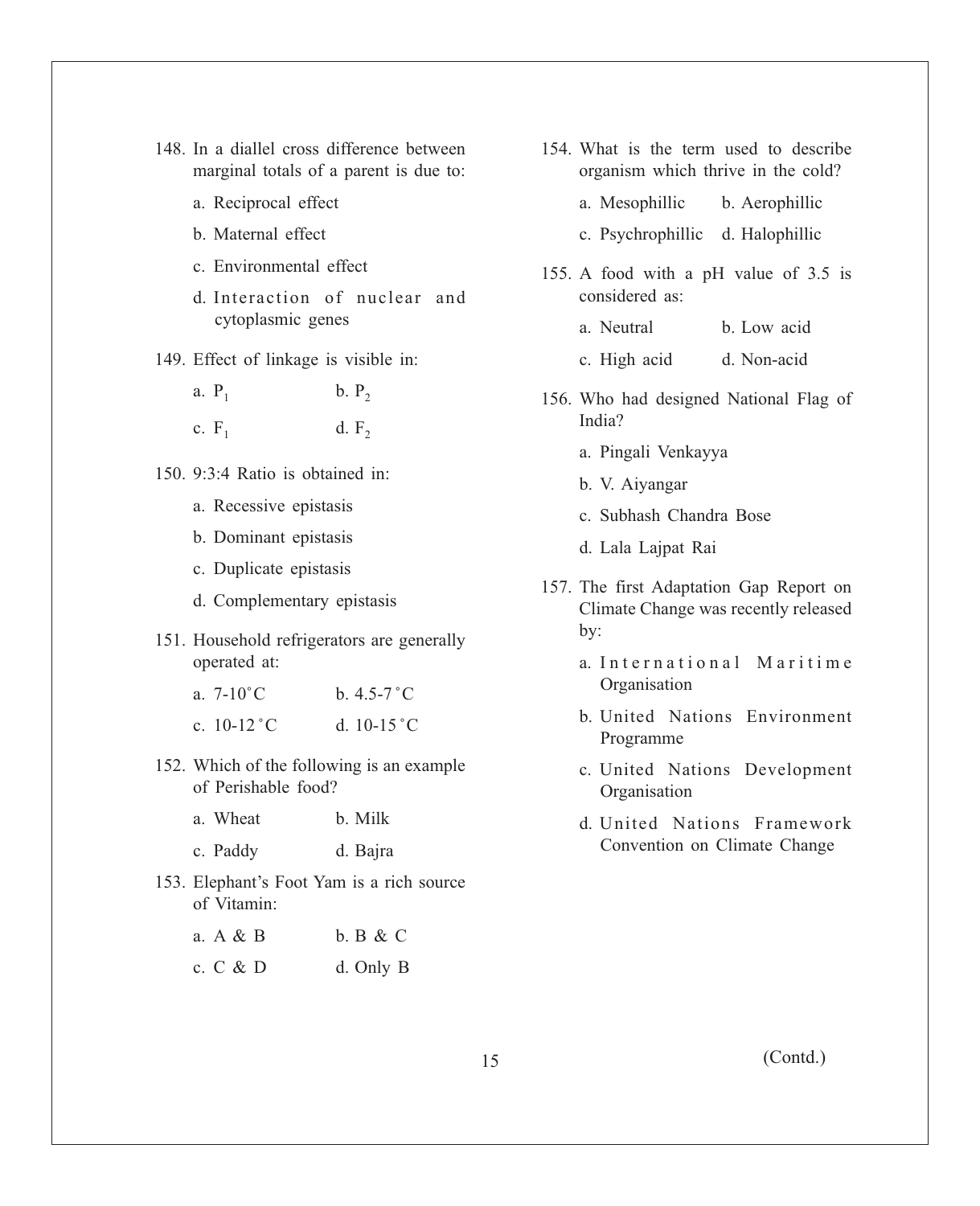- 158. Who has been appointed as first Deputy Chairperson of recently constituted NITI Aayog?
	- a. Bimal Jalan
	- b. Arvind Pangaria
	- c. Amartya Sen
	- d. Suresh Tendulkar
- 159. What was the venue for Blue Economy-International Workshop on Sustainable Growth held in September 2014?
	- a. Dhaka, Bangladesh
	- b. Melbourne, Australia
	- c. New Delhi, India
	- d. Beijing, China
- 160. Recently the major tribal bodies of which State rejected the demand for a separate State called Twipraland?
	- a. Meghalaya b. Tripura
	- c. Chhattishgarh d. Jharkhand
- 161. The China-Pakistan Economic Corridor which was inaugurated by Pakistan Prime Minister, Nawaz Sharif on 29 November 2014 will connect:
	- a. Lahore in Pakistan and Xinjiang in China
	- b. Gwadar Port in Pakistan and Xinjiang in China
	- c. Xinjiang in China and Gilgit in Pakistan-occupied Kashmir
	- d. Lahore in Pakistan with Shanghai in China
- 162. Air India on 4 December 2014 signed an MoU for implementation of the monetisation of its assets at various locations on joint venture basis with:
	- a. Reliance Industries Ltd.
	- b. Star Alliance
	- c. National Buildings Construction Corporation Limited
	- d. Air Asia
- 163. Who will head the Social Justice Bench recently constituted by the Supreme Court for speedy delivery of justice in a range of social issues?
	- a. Justice Madan B. Lokur
	- b. Justice P. Sathasivam
	- c. Justice K. N. Katju
	- d. Justice Anil R. Dave
- 164. Who among the following was recently appointed as the new Director of Central Bureau of Investigation (CBI)?
	- a. Acharya Shivpoojan Sahay
	- b. Vijay Kumar
	- c. Anil Kumar Sinha
	- d. Omendra Bhardwaj
- 165. Who of the following was named as the TIME's Person of the Year 2014?
	- a. Ebola fighters
	- b. Mark Zuckerberg
	- c. Malala Yosufzai
	- d. Pope Francis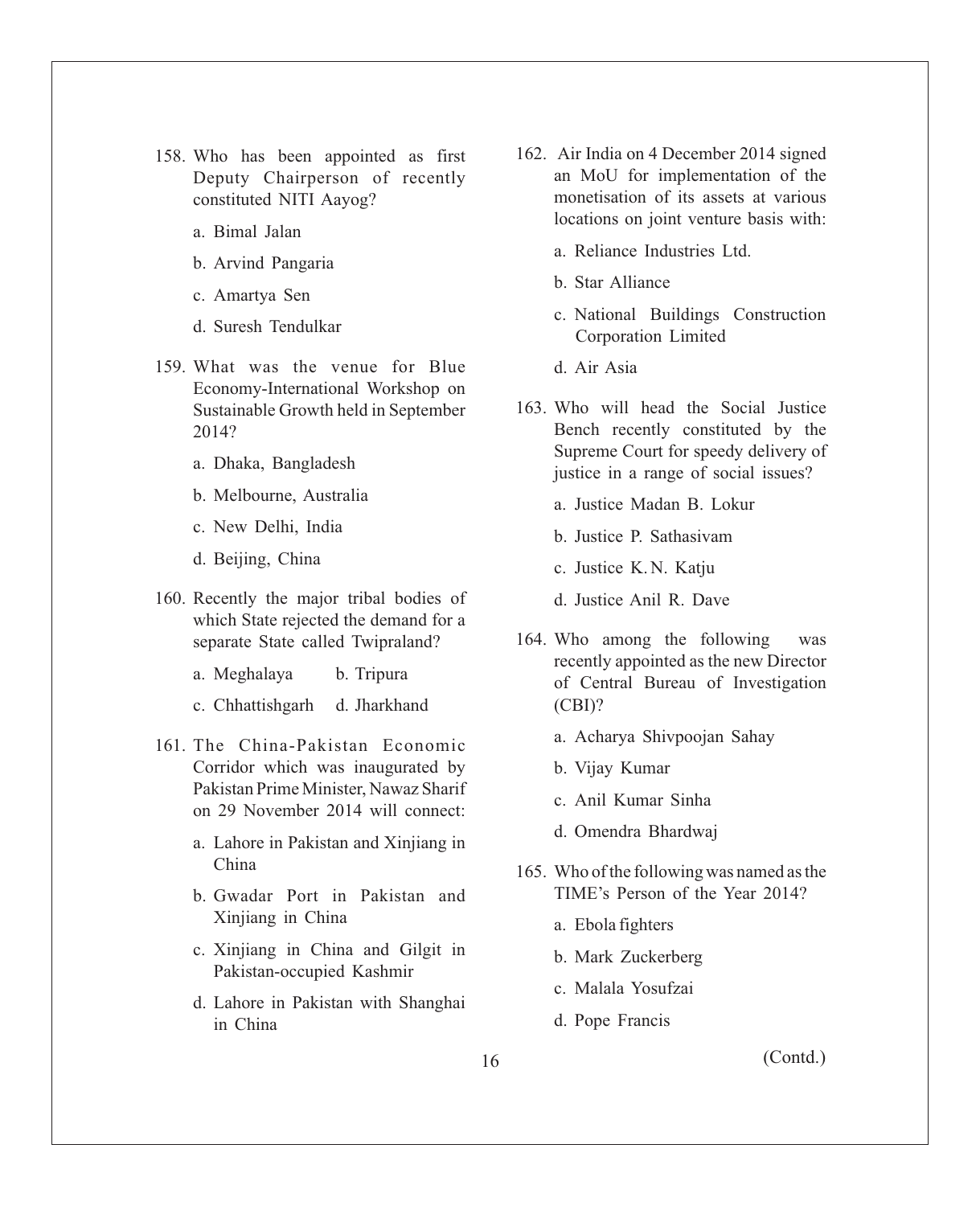- 166. Where is Mangva cave located?
	- a. Ukhrul b. Churachandpur c. Tamenglong d. Chandel
- 167. In December 2014, Nyaborongo Hydro Electric Project was commissioned by Bharat Heavy Electricals Limited in which of the following African countries?
	- a. Rwanda b. Sudan
	- c. Kenya d. South Africa
- 168. Which of the following is the oldest text in world?
	- a. Sama Veda b. Atharva Veda
	- c. Rig Veda d. Yajur Veda
- 169. Which of the following organisations looks at standard for representation of data on the internet?
	- a. IEEE b. ISOC
	- c. W3C d. IETE
- 170. Which of the following pairs (Place: event) is incorrectly matched with regards to Gautam Buddha's life?
	- a. Lumbini: Birth
	- b. Bodh Gaya: Attained Enlightenment
	- c. Sravasti: First Sermon
	- d. Kusinara: Death
- 171. Which of the following is not true of the Cabinet Mission plan ?
	- a. It rejected the creation of a separate State of Pakistan
	- b. It gave scope to the communal representation
	- c. It recognized India's right to secede from the Commonwealth
	- d. All members of the Indian Cabinet are to be Indians
- 172. Who was the Author of Rajtarangini:
	- a. Kalhan b. Jaydev
	- c. Banbhatt d. Vishnugupt
- 173. The social ideals of Mahatma Gandhi were first put forth in:
	- a. Harijan
	- b. Hind Swaraj
	- c. History of Satyagrah in South Africa
	- d. My Experiments with Truth
- 174. Which of the following trophies is not associated with cricket?
	- a. Charminar Challenge Cup
	- b. Devdhar Trophy
	- c. Beighton Cup
	- d. Rohinton Baria Trophy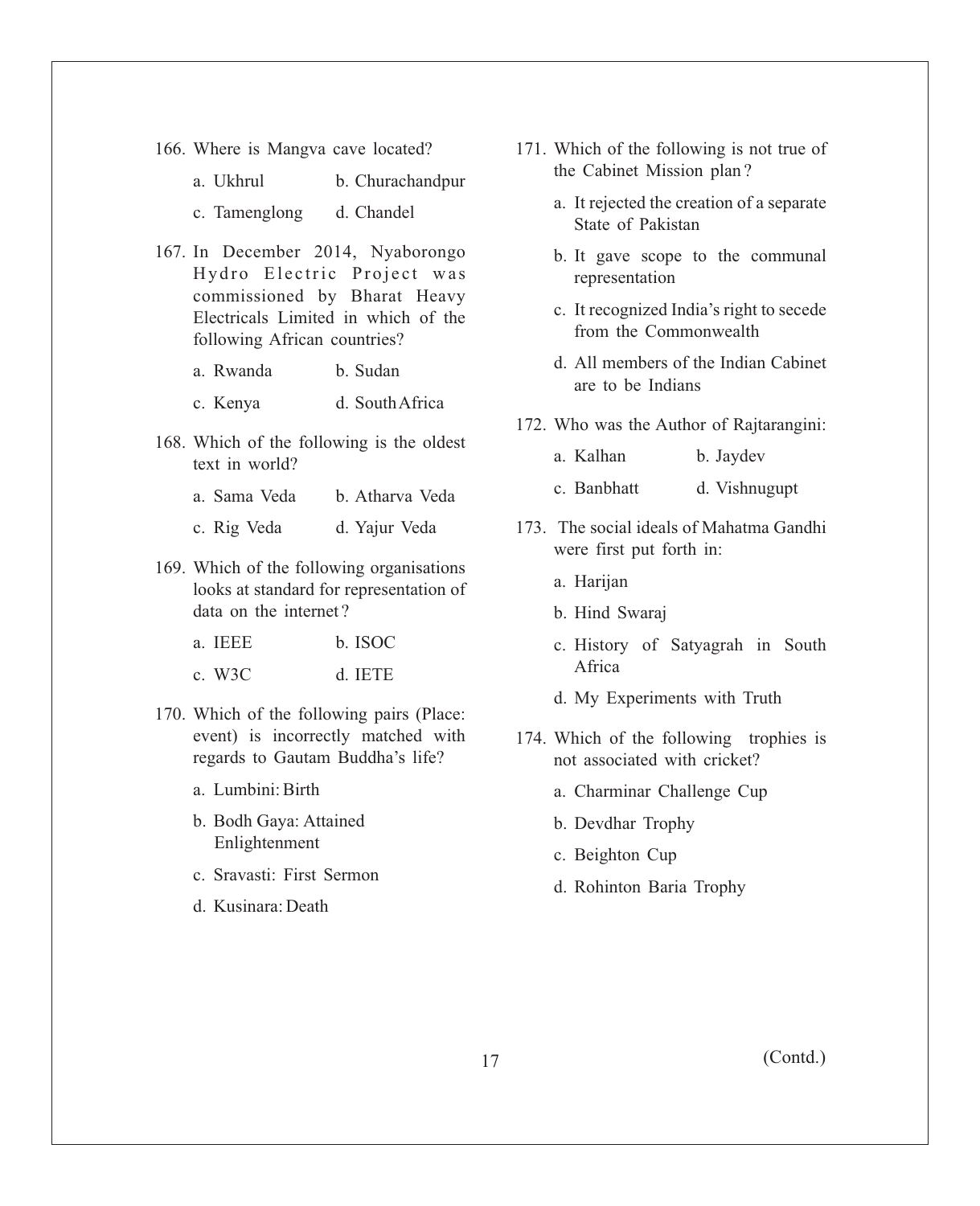- 175. The banks are required to maintain a certain ratio between their cash in the hand and totals assets. This is called:
	- a. Cash Reserve Ratio (CRR)
	- b. Statutory Liquidity Ratio (SLR)
	- c. Central Bank Reserve (CBR)
	- d. Asset Liability Ratio (ALR)
- 176. Ozone layer in the upper atmosphere is due to the reactions of:
	- a.  $CO_2$  &  $O_2$
	- b.  $O_2$  & UV rays
	- c. Infrared rays and UV rays
	- d. CO<sub>2</sub> & Water Vapour
- 177. The speed of light will be minimum while passing through:
	- a. Air b. Glass
	- c. Water d. Vacuum
- 178. Galvanising of sheet iron is done by dipping the sheet metal into molten:
	- a. Copper b. Cadmium c. Lead d. Zinc
- 179. Enzymes are:
	- a. Protein b. Fatty acids
	- c. Nucleic acids d. Sugars
- 180. The molten rocks called magma spewed out in volcanic eruptions during the earth's early life and solidified into hard rocks called:
	- a. Sedimentary rocks
	- b. Igneous rocks
- c. Granite
- d. Basalt
- 181. The President can dismiss a Member of the Council of Ministers:
	- a. With the consent of the speaker
	- b. On his own
	- c. On the recommendation of the Prime Minister
	- d. Only under emergency conditions
- 182. The Members of the Parliamentary Committee:
	- a. Are appointed by the President in consultation with the Prime Minister
	- b. Are taken from various groups and parties in Parliament in proportion to their respective strength
	- c. Are appointed by the President on the recommendation of the Speaker
	- d. Both b and c
- 183. Tansen, a great musician of his time, was in the Court of :
	- a. Jahangir b. Shahjahan
	- c. Humayun d. Akbar
- 184. The words 'Satyameva Jayate' inscribed below the base plate of the emblem of India are taken from:
	- a. Satpath Brahmana
	- b. Rigved
	- c. Mundak Upanishad
	- d. Tripitak

18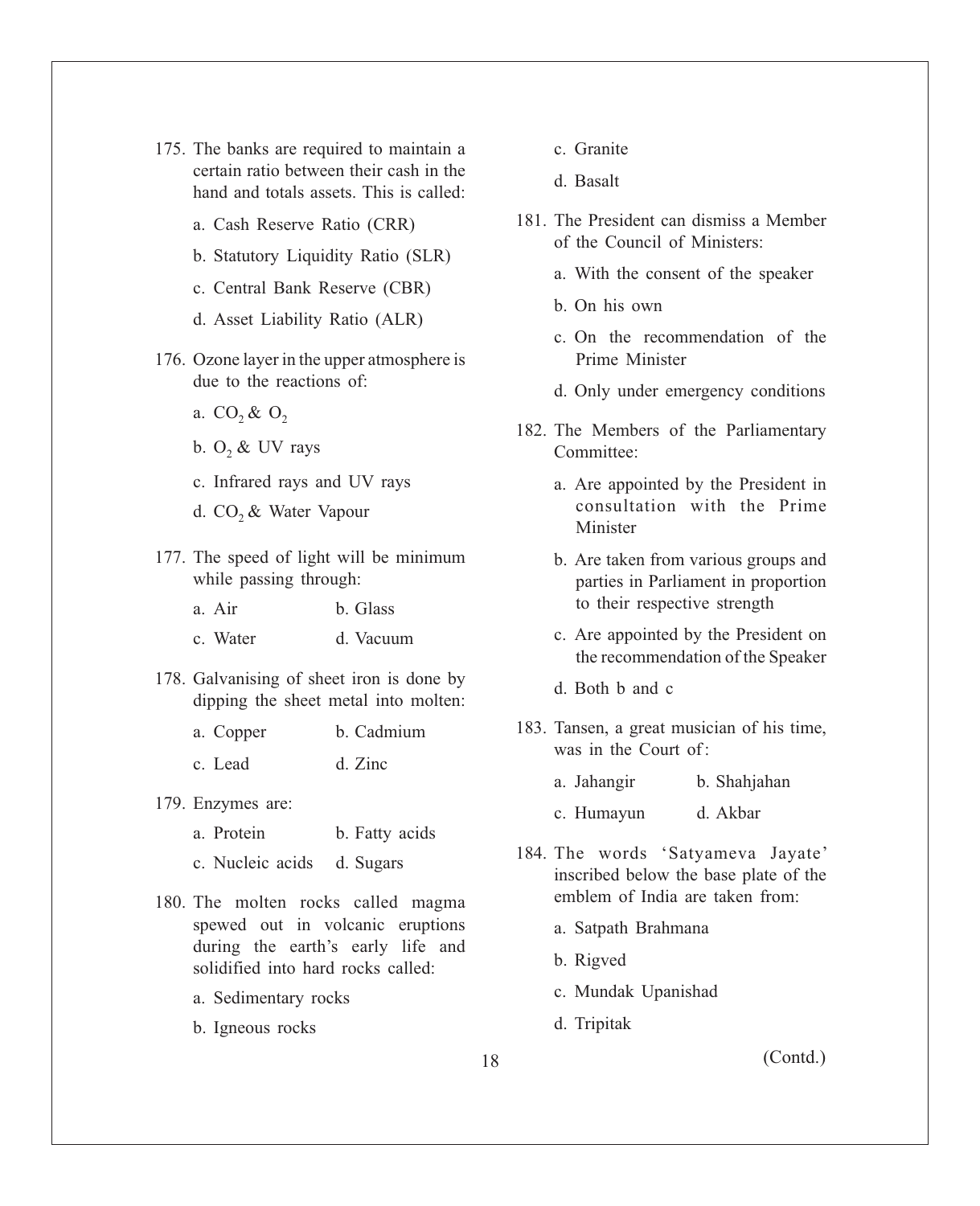- 185. Who is the Author of the book "Superstar India: From Incredible to Unstoppable"?
	- a. Vikram Seth b. Sobha De
	- c. Arvind Adiga d. Arundhati Roy
- 186. Solar energy is due to:
	- a. Fission reactions
	- b. Fusion reactions
	- c. Chemical reactions
	- d. Combustion reactions
- 187. Oxytocin is secreted by:
	- a. Adrenal gland b. Testes
	- c. Pituitary gland d. Pancreas
- 188. Autotrophs in an ecosystems are called:
	- a. Consumers
	- b. Producers
	- c. Decomposers
	- d. Abiotic constituents
- 189. Joint Parliamentary Sessions are chaired by the:
	- a. Speaker of the Lok Sabha
	- b. President of India
	- c. Vice President of India who is the Chairman of the Rajya Sabha
	- d. Prime Minister of India
- 190. A man walks 3 km. northwards and then turns left and goes 2 km. He again turns left and goes 3 km. He turns right and walks straight. In which direction he is walking now?
	- a. East b. West
	- c. North d. South
- 191. Kamal ranked 16th from the top and 29th from the bottom among those who passed an examination. 6 boys did not participate in the competition and 5 failed in the examination. How many boys were there in that class?
	- a. 44 b. 40 c. 50 d. 55
- 192. What will be the missing number in
	- 0, 7, 26, 65, 124, 215, ? a. 295 b. 305 c. 323 d. 342
- 193. Alady pointing to a man in photograph says, "The father of his brother is the only son of my maternal grandfather." How is the man related to that lady?
	- a. Husband

the series:

- b. Son
- c. Maternal uncle
- d. None of these